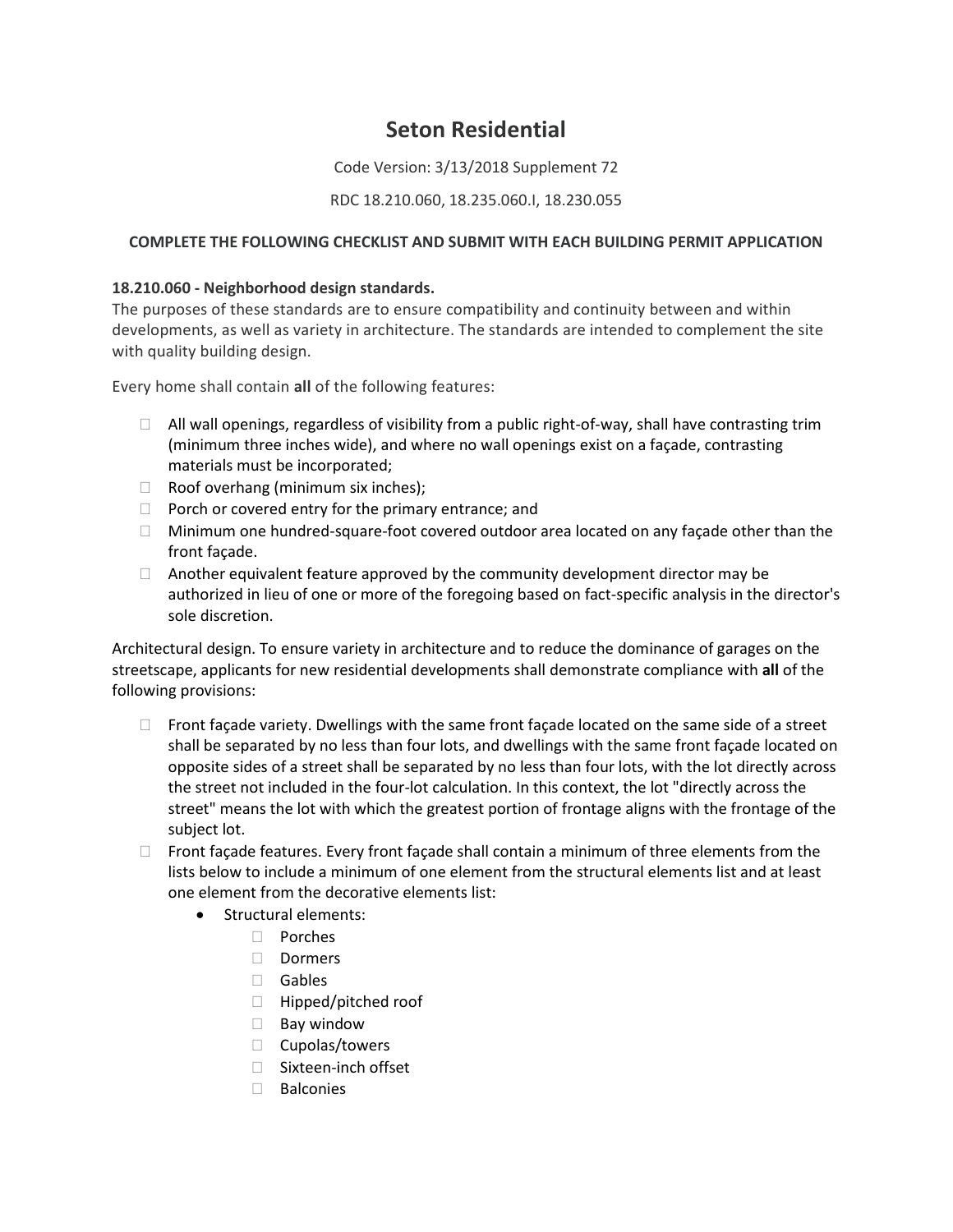- $\Box$  Unique roofline via orientations (structure, pitch, etc.)
- □ Vertical breaks/horizontal walls
- Decorative elements:
	- $\Box$  Decorative garage doors
	- □ Pillars/posts
	- Decorative finish
	- $\Box$  Contrasting materials
	- □ Brick/rock accents
	- □ Variable siding materials
	- □ Shutters
	- D Plan reversal
	- $\Box$  Other architectural elements, other than color, glass or lighting, including varying texture and materials within the same building, or massing, or window voids.
- $\Box$  Housing within the same development that faces across a public or private street or right-of-way shall be the same type, i.e., single-family attached facing single-family attached or townhouses facing townhouses.
- $\Box$  Where houses are served by alleys, all garages and on-site parking shall be accessible from the alley and the facade of the house facing the public street shall be designed as the front of the house including, but not limited to, a primary building entrance consisting of inward swinging door(s), porch(es), window(s) and pathway(s) to the public sidewalks.

# **18.235.060.I - Architectural Design Standards.**

Development under the RMUO shall comply with the architectural design standards in RDC [18.230.055](https://library.municode.com/wa/ridgefield/codes/code_of_ordinances/315253?nodeId=CO_TIT18DECO_CH18.230CODICNCCCR_18.230.055BUDEFE) as modified by RDC 18.235.060.I (modified standards below).

# **18.230.055 – Modified Architectural Design Standards.**

Context-sensitive building design. Development shall consider the cohesive integration of one property along with all adjacent properties in a district so that the "whole is greater than the sum of the parts." Elements of context-sensitive design include:

- $\Box$  Orienting primary building facades towards the street with the highest street classification,
- $\Box$  Ordering building height and scale between adjacent buildings so that a building is no more than fifty percent taller or larger than an adjacent building,
- $\Box$  Extending horizontal planes between adjacent buildings, such as roof lines, cornices, rows of windows, belt courses, stories, and storefronts,
- $\Box$  Ordering window size or patterns similarly to adjacent buildings;
- $\Box$  Use of similar materials in adjacent buildings, for example, if the front façade surface area of building A is primarily faced with brick, adjacent buildings must incorporate similar materials in at least 25% of the primary façade, and
- $\Box$  Use of similar plant materials, landscape fixtures and street furniture between adjacent buildings.
- $\Box$  Elements of any individual site shall include exposed beam construction as part of the primary structure. This construction type adds balance to trellises, awnings, canopies, etc.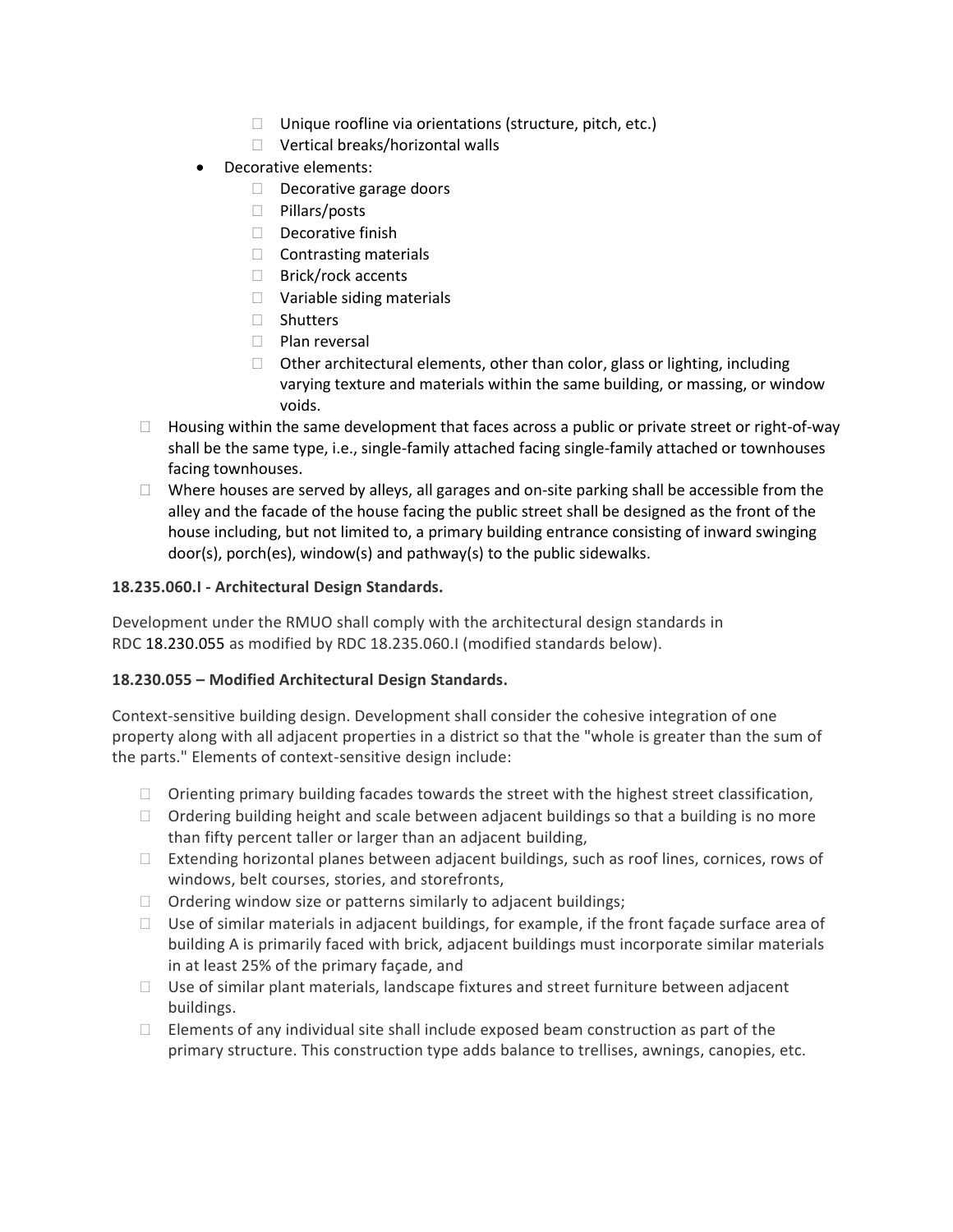Mass and scale. Mass is the physical bulk or volume of a building. In architectural terms, a single-mass building is a single geometric form such as a rectangle or square, and may include a simple roof form with no variation in the roof line. "Massing" refers to variation in the mass and may involve multiple masses joined together. The purpose of the mass standards is to break large structures down into smaller building modules.

- $\Box$  Where the lot has frontage on a pedestrian street, the facades of all new buildings longer than fifty feet (measured horizontally along the facade) shall incorporate relief to the perceived building mass through such features as wall projections or recesses, projecting windows, entrances, or other visual relief.
- $\Box$  Where the lot has frontage on a major corridor, the facades of all new buildings longer than one hundred feet (measured horizontally along the facade) shall incorporate relief to the perceived building mass through such features as wall projections or recesses, projecting windows, entrances, or other visual relief.
- $\Box$  No single wall plane shall be wider than two and one-half times the height of the wall plane. Unenclosed projections do not affect the height/width ratio of the wall plane from which the unenclosed structure projects.
- $\Box$  Exterior walls and roof forms shall be a true reflection of interior space. False projections of wall or roof forms are not allowed, except that parapets and gables may rise above the true roof line if they include side returns or roof planes that (a) extend back at least one and onehalf times the width of the parapet or gable, or (b) extend back to a point that is not visible from any public vantage point.
- Building walls visible from a public right-of-way shall employ **at least three** of the following articulation methods at intervals no greater than sixty feet:
	- Window patterns and/or entries that reinforce the pattern of storefront spaces; e.g., groups of windows that repeat no more than every 60 feet as opposed to a uniform row, or "ribbon," of windows.
	- $\Box$  Weather protection features that reinforce storefronts. For example, for a building façade that is one hundred eighty feet wide, use three separate awnings to articulate the façade.
	- $\Box$  Providing vertical building modulation of at least two feet in depth and four feet in width if tied with a change in roofline or change in building materials or siding style. Otherwise, the minimum depth and width of the modulation shall be ten and twenty feet, respectively.
	- $\Box$  Placement of building columns or vertical piers or vertical elements such as planters, trellises, art pieces, or other features that repeat at intervals of sixty feet or less that reinforce a storefront pattern.
- $\Box$  Ground-floor residential uses may also employ the following mass and scale articulation methods:
	- $\Box$  Landscape planting bed at least five feet wide or a raised planter bed at least two feet high and three feet wide in front of the wall. Such planting areas shall include planting materials that are sufficient to obscure or screen at least sixty percent of the wall surface within three years. Planting beds may include a vertical trellis with climbing vines or other plant materials to contribute to the plant coverage requirement.
	- $\Box$  Covered front porches or patios for individual dwelling units with a minimum dimension of six feet and minimum total size of sixty-four square feet.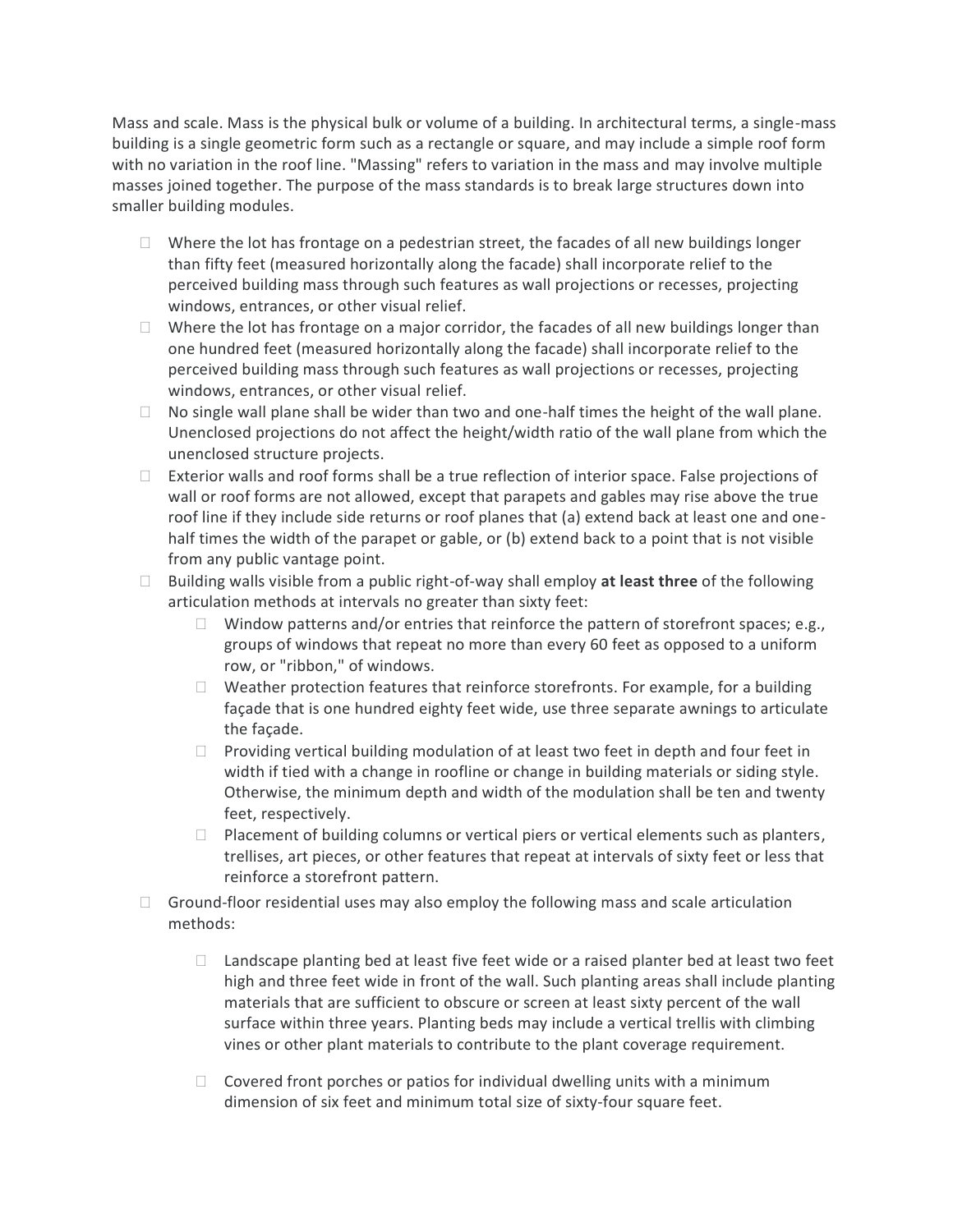$\Box$  Window patterns and/or entries that reinforce the pattern of individual dwelling units; e.g. groups of windows and/or entries that repeat no more than once per dwelling unit as opposed to a uniform row or "ribbon" of windows.

### Roofs.

- $\Box$  All structures shall have a visual cap. This may be achieved with either a pitched or flat roof if designed according to **one** of the following options:
	- $\Box$  Lower pitched roof with extended eaves. A lower pitched roof with a minimum 4/12 pitch is allowed provided eaves extend at least two feet beyond exterior building walls.
	- $\Box$  Steep pitch hip, gable or saltbox roof form. Conform to the following roof pitch requirements: Minimum pitch: 6/12 in all areas. Maximum pitch: 12/12 in all areas. Exceptions: Steeples, bell towers and other ancillary structures.
	- $\Box$  False pitch roof with appearance of true hip gable or saltbox. Single story and multiple story buildings may have a flat roof with a false pitch if (a) the roof appears to be true hip or gable from all public vantage points, and (b) there are extending wings on each corner of the building which allow for a true hip or gable to extend out from the false hip or gable. Roofs shall conform to the minimum roof pitch standards above.
	- $\Box$  Flat roof with projecting cornice on multistory structures only. Cornice dimensions must be one foot high for every sixteen feet of building height and must protrude forward at least one-third the cornice height dimension. The protrusion may include the entire cornice or the cornice may be a graduated protrusion with full protrusion at the top. Cornices must be at or near the top of the wall or parapet. Pediments may extend above the cornice.

Windows and doors.

- $\Box$  Mirrored glass is prohibited.
- $\Box$  Multiple windows on a single wall plane shall be spaced and aligned with other windows and doors on the same wall plane. Single grouped windows on a wall plane shall relate to other architectural features such as roof forms, doors, or facade projections.
- $\Box$  Windows and transparent doors shall constitute at least fifteen percent of the total wall area of prominent façade wall planes for building with entirely residential use.

Siding and trim.

- $\Box$  Building siding materials shall be wood, brick, stone, stucco, or terra cotta.
- $\Box$  Metal siding materials shall not exceed ten percent of the total wall area of any wall.
- $\Box$  Stacked and scored concrete blocks may be used if installed so as to provide added relief, shadow lines, and dimensional interest to a façade, provided:
	- $\Box$  All prominent facades shall be fifty percent sided with the materials allowed above;
	- $\Box$  Masonry pilasters are regularly spaced every fifteen to twenty-five feet on center (depending on the scale of the building); and
	- $\Box$  Recessed panels, a minimum of four inches deep, shall provide frame and panel relief between all pilasters and which shall comprise approximately seventy percent of the width and height of the space between pilasters.

Roofing materials.